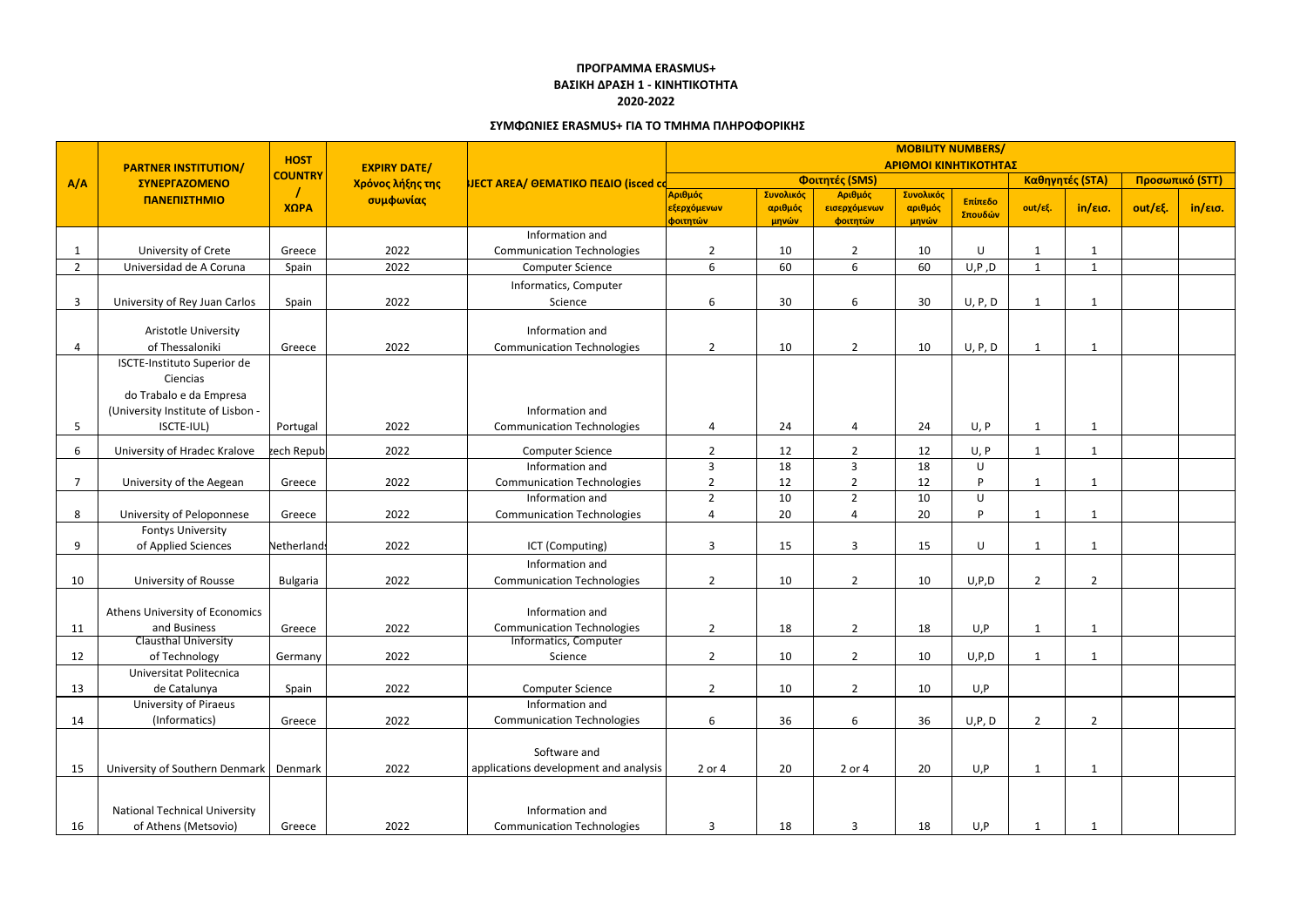|    |                                  |             |      | Information and                   |                |    |                |    |          |                |              |  |
|----|----------------------------------|-------------|------|-----------------------------------|----------------|----|----------------|----|----------|----------------|--------------|--|
| 17 | <b>Linnaeus University</b>       | Sweden      | 2022 | <b>Communication Technologies</b> | $\overline{2}$ | 20 | $\overline{2}$ | 20 | U, P     | $\mathbf{1}$   | $\mathbf{1}$ |  |
|    | University of Paris 13           |             |      | Information and                   |                |    |                |    |          |                |              |  |
| 18 | (Paris Nord)                     | France      | 2022 | <b>Communication Technologies</b> | $\overline{3}$ | 18 | $\overline{3}$ | 18 | U, P, D  | -1             | 1            |  |
|    |                                  |             |      |                                   | $\overline{4}$ | 40 | $\overline{4}$ | 40 | U, P     |                |              |  |
| 19 | Universidad de Alcala            | Spain       | 2022 | Informatics, Computer Science     | $\overline{2}$ | 6  | $\overline{2}$ | 6  | D        | $\mathbf{1}$   | $\mathbf 1$  |  |
| 20 | Siauliai University              | Lithuania   | 2022 | <b>Computer Science</b>           | $\overline{2}$ | 8  | $\overline{2}$ | 8  | U        | 1              | 1            |  |
|    | Transilvania University          |             |      | Information and                   |                |    |                |    |          |                |              |  |
| 21 | of Brasov                        | Romania     | 2022 | <b>Communication Technologies</b> | $\mathbf{1}$   | 10 | $\mathbf{1}$   | 10 | U, P, D  | $\mathbf 1$    | $\mathbf 1$  |  |
|    |                                  |             |      | Information and                   |                |    |                |    |          |                |              |  |
| 22 | Latvia University of Agriculture | Latvia      | 2022 | <b>Communication Technologies</b> | $\overline{2}$ | 10 | $\overline{2}$ | 10 | U, P, D  | $\mathbf{1}$   | 1            |  |
|    |                                  |             |      | Information and                   |                |    |                |    |          |                |              |  |
| 23 | <b>IONIO UNIVERSITY</b>          | Greece      | 2022 | <b>Communication Technologies</b> | $\mathbf{1}$   | 5  | $\mathbf{1}$   | 5  | $\sf U$  | $\mathbf{1}$   | 1            |  |
|    |                                  |             |      | <b>Communication Technologies</b> |                |    |                |    |          |                |              |  |
| 24 | University of Groningen          | Netherlands | 2022 | (Computing)                       | $\overline{2}$ | 10 | $\overline{2}$ | 10 | U, P     | $\mathbf{1}$   | $\mathbf 1$  |  |
|    | <b>Czech University</b>          |             |      | Information and                   |                |    |                |    |          |                |              |  |
| 25 | of Life Sciences Prague          | zech Republ | 2022 | <b>Communication Technologies</b> | $\overline{2}$ | 10 | $\overline{2}$ | 10 | U        | $\mathbf{1}$   | $\mathbf{1}$ |  |
|    |                                  |             |      |                                   |                |    |                |    |          |                |              |  |
|    | Hochschule Konstanz University   |             |      | Information and                   |                |    |                |    |          |                |              |  |
| 26 | of Applied Sciences              | Germany     | 2022 | <b>Communication Technologies</b> | $\overline{2}$ | 20 | $\overline{2}$ | 20 | U, P     | $\mathbf{1}$   | 1            |  |
|    |                                  |             |      | Information and                   |                |    |                |    |          |                |              |  |
| 27 | Universite de Nantes             | France      | 2022 | <b>Communication Technologies</b> | $\overline{2}$ | 20 | $\overline{2}$ | 20 | <b>D</b> | $\mathbf{1}$   | 1            |  |
|    |                                  |             |      | Information and                   |                |    |                |    |          |                |              |  |
| 28 | <b>Selcuk University</b>         | Turkey      | 2022 | <b>Communication Technologies</b> | $\overline{2}$ | 10 | $\overline{2}$ | 10 | U, P, D  | $\mathbf{1}$   | 1            |  |
|    |                                  |             |      | administration                    |                |    |                |    |          |                |              |  |
|    | <b>University of Piraeus</b>     |             |      | Software and applications         |                |    |                |    |          |                |              |  |
| 29 | (Digital Systems)                | Greece      | 2022 | development and analysis          | 3              | 18 | $\overline{3}$ | 18 | $\sf U$  | $\mathbf{1}$   | 1            |  |
|    |                                  |             |      |                                   |                |    |                |    |          |                |              |  |
|    |                                  |             |      |                                   |                |    |                |    |          |                |              |  |
|    | University of Thessaly           |             |      | Information and                   |                |    |                |    |          |                |              |  |
| 30 | (Ex TEI of Thessaly)             | Greece      | 2022 | <b>Communication Technologies</b> | $\overline{2}$ | 10 | $\overline{2}$ | 10 | $\sf U$  | $\mathbf{1}$   | $\mathbf{1}$ |  |
|    |                                  |             |      | Information and                   |                |    |                |    |          |                |              |  |
| 31 | University of Insubria           | Italy       | 2022 | <b>Communication Technologies</b> | $\mathbf{1}$   | 6  | $\mathbf{1}$   | 6  | U, P, D  | $\mathbf{1}$   | $\mathbf{1}$ |  |
|    |                                  |             |      | Information and                   |                |    |                |    |          |                |              |  |
| 32 | <b>Reutlingen University</b>     | Germany     | 2022 | <b>Communication Technologies</b> | $\overline{2}$ | 10 | $\overline{2}$ | 10 | U, P     | $\mathbf{1}$   | $\mathbf 1$  |  |
|    |                                  |             |      |                                   |                |    |                |    |          |                |              |  |
|    |                                  |             |      |                                   |                |    |                |    |          |                |              |  |
|    |                                  |             |      |                                   |                |    |                |    |          |                |              |  |
|    | <b>VILNIAUS GEDIMINO</b>         |             |      | Informatics                       |                |    |                |    |          |                |              |  |
| 33 | TECHNIKOS UNIVERSITETAS          | Lithuania   | 2022 | Computer science                  | $\overline{2}$ | 12 | $\overline{2}$ | 12 | U, P, D  | $\mathbf{1}$   | $\mathbf{1}$ |  |
|    |                                  |             |      |                                   | $\overline{4}$ |    | $\overline{4}$ |    |          |                |              |  |
|    |                                  |             |      |                                   | (2 students in |    | (2 students in |    |          |                |              |  |
|    |                                  |             |      |                                   | summer term)   |    | summer term)   |    |          |                |              |  |
|    | University of Applied Sciences   |             |      | Information and                   | (2 students in |    | (2 students in |    |          |                |              |  |
| 34 | Technikum Wien                   | Austria     | 2022 | <b>Communication Technologies</b> | winter term)   | 20 | winter term)   | 20 | U, P     | $\mathbf{1}$   | $\mathbf{1}$ |  |
|    | <b>INSA RENNES(Institut</b>      |             |      |                                   |                |    |                |    |          |                |              |  |
|    | National des Sciences            |             |      |                                   |                |    |                |    |          |                |              |  |
| 35 | Appliquées de Rennes)            | France      | 2022 | Computer Use                      | $\overline{2}$ | 12 | $\overline{2}$ | 12 | P, D     | $\overline{1}$ | $\mathbf 1$  |  |
|    |                                  |             |      |                                   |                |    |                |    |          |                |              |  |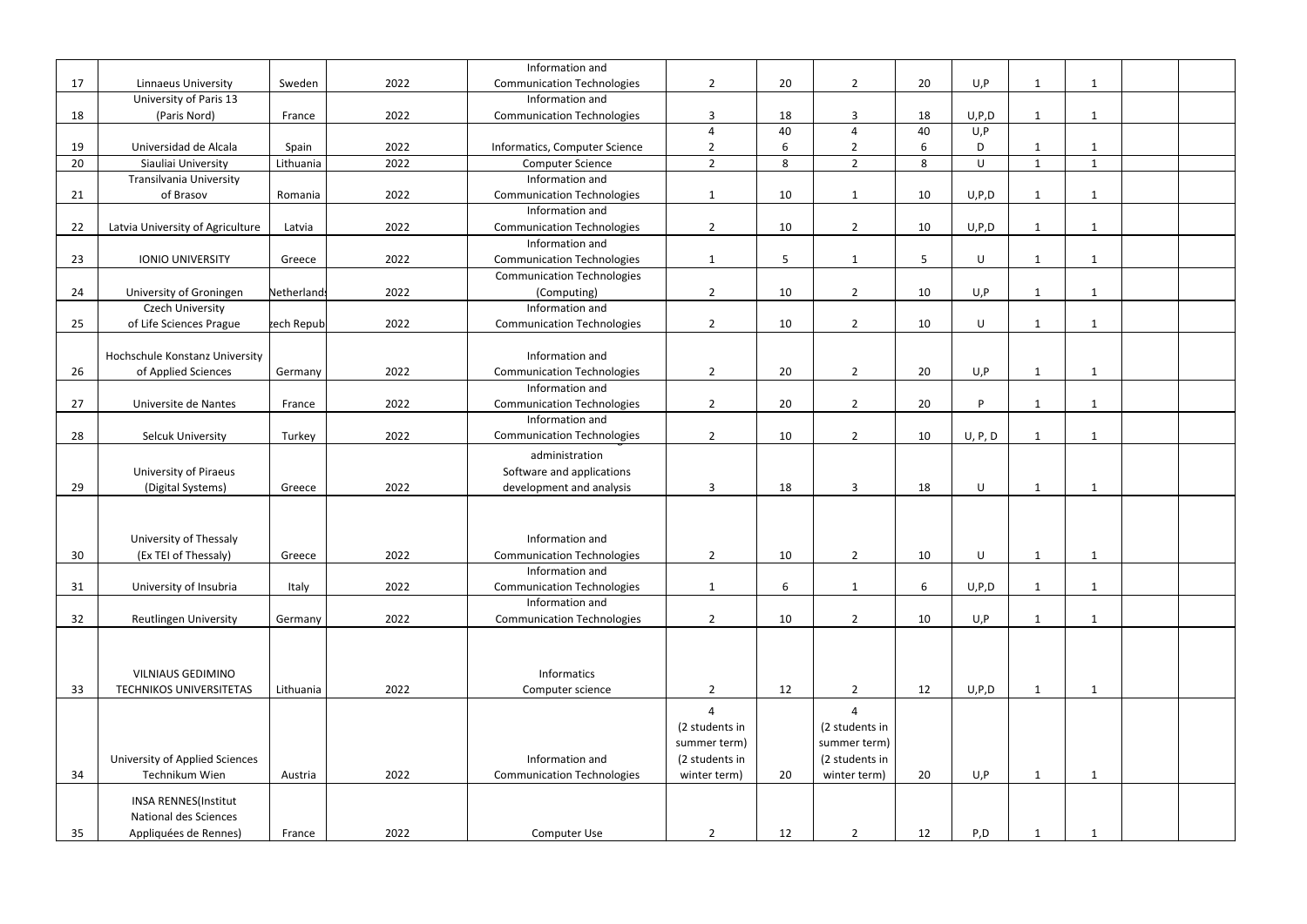|    |                                           |                 |      | Information and                          |                |    |                |    |         |                |                |  |
|----|-------------------------------------------|-----------------|------|------------------------------------------|----------------|----|----------------|----|---------|----------------|----------------|--|
| 36 | University of Malta                       | Malta           | 2022 | <b>Communication Technologies</b>        | $\overline{2}$ | 10 | $\overline{2}$ | 10 | U, P    | $\mathbf{1}$   | $\mathbf{1}$   |  |
|    |                                           |                 |      |                                          |                |    |                |    |         |                |                |  |
|    |                                           |                 |      | Information and                          |                |    |                |    |         |                |                |  |
| 37 | Obuda University                          | Hungary         | 2022 | <b>Communication Technologies</b>        | 4              | 20 | $\overline{4}$ | 20 | U       | $\overline{2}$ | $\overline{2}$ |  |
|    |                                           |                 |      | Technologies                             |                |    |                |    |         |                |                |  |
|    |                                           |                 |      | (the agreement concerns a joint degree)  |                |    |                |    |         |                |                |  |
|    |                                           |                 |      | offered by Open University of Cyprus     |                |    |                |    |         |                |                |  |
| 38 | University of Potsdam                     | Germany         | 2022 | and UCY in cognitive systems -           | $\mathbf{1}$   | 5  | 1              | 5  | P, D    | $\overline{2}$ | $\overline{2}$ |  |
|    |                                           |                 |      |                                          |                |    |                |    |         |                |                |  |
|    |                                           |                 |      |                                          |                |    |                |    |         |                |                |  |
|    |                                           |                 |      | Information and                          |                |    |                |    |         |                |                |  |
| 39 | Universita Degli Studi di Salerno         | Italy           | 2022 | <b>Communication Technologies</b>        | $\overline{3}$ | 18 | $\overline{3}$ | 18 | U, P    | $\mathbf{1}$   | $\mathbf{1}$   |  |
|    |                                           |                 |      |                                          |                |    |                |    |         |                |                |  |
|    |                                           |                 |      | Information and                          |                |    |                |    |         |                |                |  |
| 40 | Brno University of Technology rech Republ |                 | 2022 | <b>Communication Technologies</b>        | $\overline{2}$ | 12 | $\overline{2}$ | 12 | U, P, D | $\mathbf{1}$   | $\mathbf{1}$   |  |
|    |                                           |                 |      | Information and                          |                |    |                |    |         |                |                |  |
| 41 | <b>Uppsala University</b>                 | Sweden          | 2022 | <b>Communication Technologies (ICTs)</b> |                |    |                |    |         | -1             | 1              |  |
|    |                                           |                 |      | Information and                          |                |    |                |    |         |                |                |  |
| 42 | University of Patras                      | Greece          | 2022 | <b>Communication Technologies (ICTs)</b> | $\overline{2}$ | 10 | $\overline{2}$ | 10 | U, P    | $\mathbf{1}$   | 1              |  |
|    |                                           |                 |      |                                          | $\overline{2}$ | 10 |                |    | U, P    |                |                |  |
|    |                                           |                 |      | Information and                          |                |    |                |    |         |                |                |  |
| 43 | University of Ioannina                    | Greece          | 2022 | <b>Communication Technologies (ICTs)</b> |                |    | $\overline{a}$ | 20 | U, P, D | $\mathbf{1}$   | $\overline{2}$ |  |
|    |                                           |                 |      |                                          |                |    |                |    |         |                |                |  |
|    |                                           |                 |      | Information and                          |                |    |                |    |         |                |                |  |
| 44 | <b>Technical University of Sofia</b>      | <b>Bulgaria</b> | 2022 | <b>Communication Technologies (ICTs)</b> | $\overline{2}$ | 10 | $\overline{2}$ | 10 | U, P    | $\overline{2}$ | $\overline{2}$ |  |
|    |                                           |                 |      |                                          |                |    |                |    |         |                |                |  |
|    |                                           |                 |      |                                          |                |    |                |    |         |                |                |  |
|    | Hochschule Landshut                       |                 |      | Information and                          |                |    |                |    |         |                |                |  |
| 45 | (University of Applied Sciences)          | Germany         | 2022 | <b>Communication Technologies (ICTs)</b> | $\overline{2}$ | 20 | $\overline{2}$ | 20 | U, P    | -1             | $\mathbf 1$    |  |
|    |                                           |                 |      |                                          |                |    |                |    |         |                |                |  |
|    |                                           |                 |      |                                          |                |    |                |    |         |                |                |  |
|    | University of Granada                     |                 |      | Information and                          |                |    |                |    |         |                |                |  |
| 46 | (Ceuta)                                   | Spain           | 2022 | <b>Communication Technologies (ICTs)</b> | $\overline{2}$ | 10 | $\overline{2}$ | 10 | U, P    | $\mathbf{1}$   | $\mathbf{1}$   |  |
|    |                                           |                 |      |                                          |                |    |                |    |         |                |                |  |
|    |                                           |                 |      |                                          |                |    |                |    |         |                |                |  |
|    | Universitat Politecnica de                |                 |      |                                          |                |    |                |    |         |                |                |  |
|    | Valencia                                  |                 |      |                                          |                |    |                |    |         |                |                |  |
|    | (FOR UPV: the 2nd cycle is only           |                 |      | Information and                          |                |    |                |    |         |                |                |  |
| 47 | for Bachelor/Master thesis)               | Spain           | 2022 | <b>Communication Technologies (ICTs)</b> | $\overline{2}$ | 10 | $\overline{2}$ | 10 | U, P    | $\overline{2}$ | $\overline{2}$ |  |
|    |                                           |                 |      |                                          |                |    |                |    |         |                |                |  |
|    |                                           |                 |      |                                          |                |    |                |    |         |                |                |  |
|    |                                           |                 |      |                                          |                |    |                |    |         |                |                |  |
|    | Western Greece University of              |                 |      |                                          |                |    |                |    |         |                |                |  |
|    | <b>Applied Sciences</b>                   |                 |      | Information and                          |                |    |                |    |         |                |                |  |
| 48 | (TEI of Western Greece)                   | Greece          | 2022 | <b>Communication Technologies (ICTs)</b> | $\overline{2}$ | 10 | $\overline{2}$ | 10 | U, P, D | $\mathbf{1}$   | 1              |  |
|    |                                           |                 |      |                                          |                |    |                |    |         |                |                |  |
|    | University of Castilla                    |                 |      | Information and                          |                |    |                |    |         |                |                |  |
| 49 | -La Mancha                                | Spain           | 2022 | <b>Communication Technologies (ICTs)</b> | $\overline{2}$ | 10 | $\overline{2}$ | 10 | U, P    |                | 1              |  |
|    |                                           |                 |      |                                          |                |    |                |    |         |                |                |  |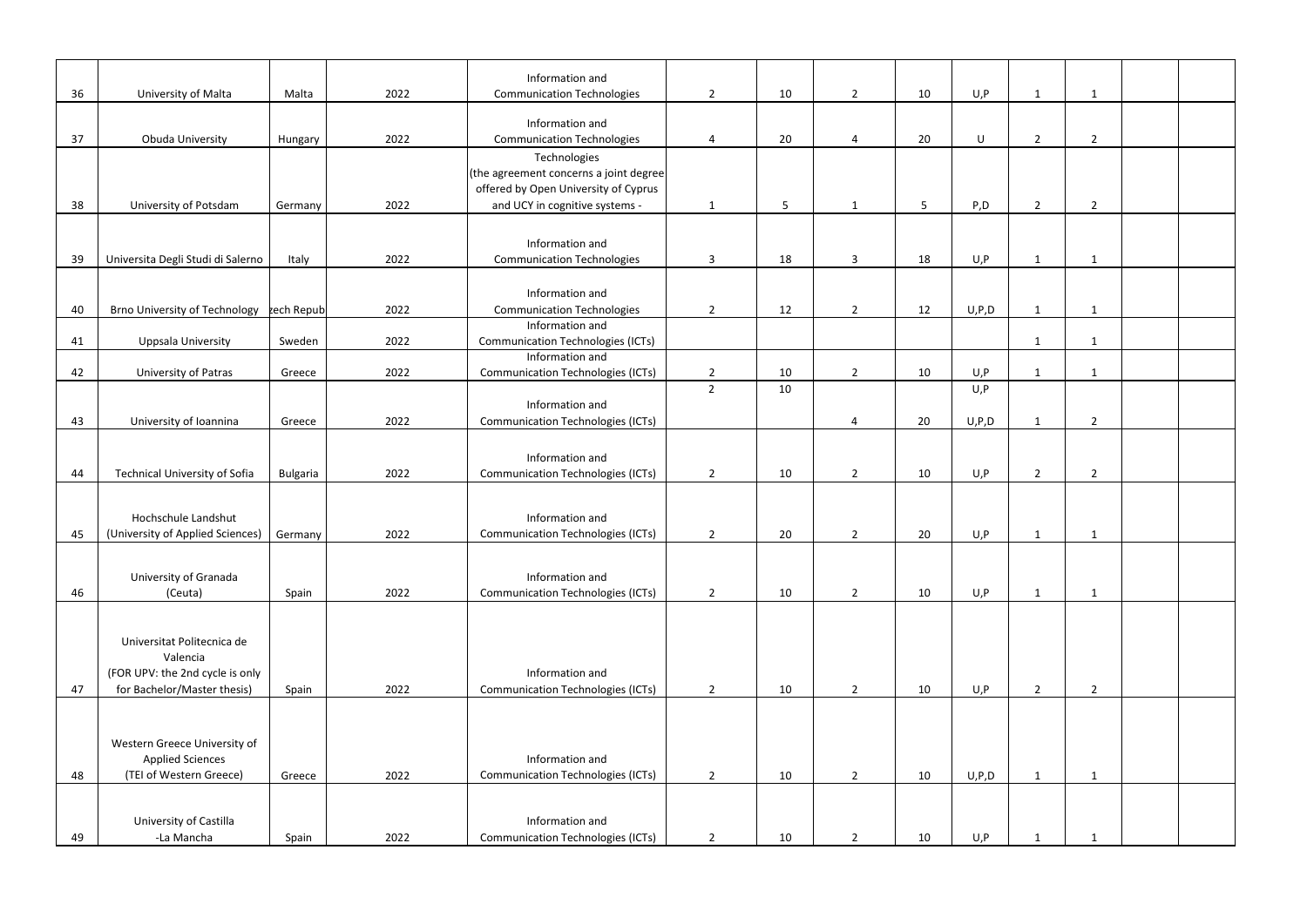| 50 | Romanian-American University | Romania | 2022 | Information and<br><b>Communication Technologies (ICTs)</b> |    |    |         |  |  |
|----|------------------------------|---------|------|-------------------------------------------------------------|----|----|---------|--|--|
| 51 | University of Thessaly       | Greece  | 2022 | Information and<br><b>Communication Technologies (ICTs)</b> | 10 | 10 | U, P, D |  |  |
| 52 | University of Novi Sad       | Serbia  | 2022 | Information and<br><b>Communication Technologies (ICTs)</b> | 10 |    | U       |  |  |
| 53 | University of Rijeka         | Hungary | 2022 | Information and<br><b>Communication Technologies (ICTs)</b> | 10 | 10 | U       |  |  |